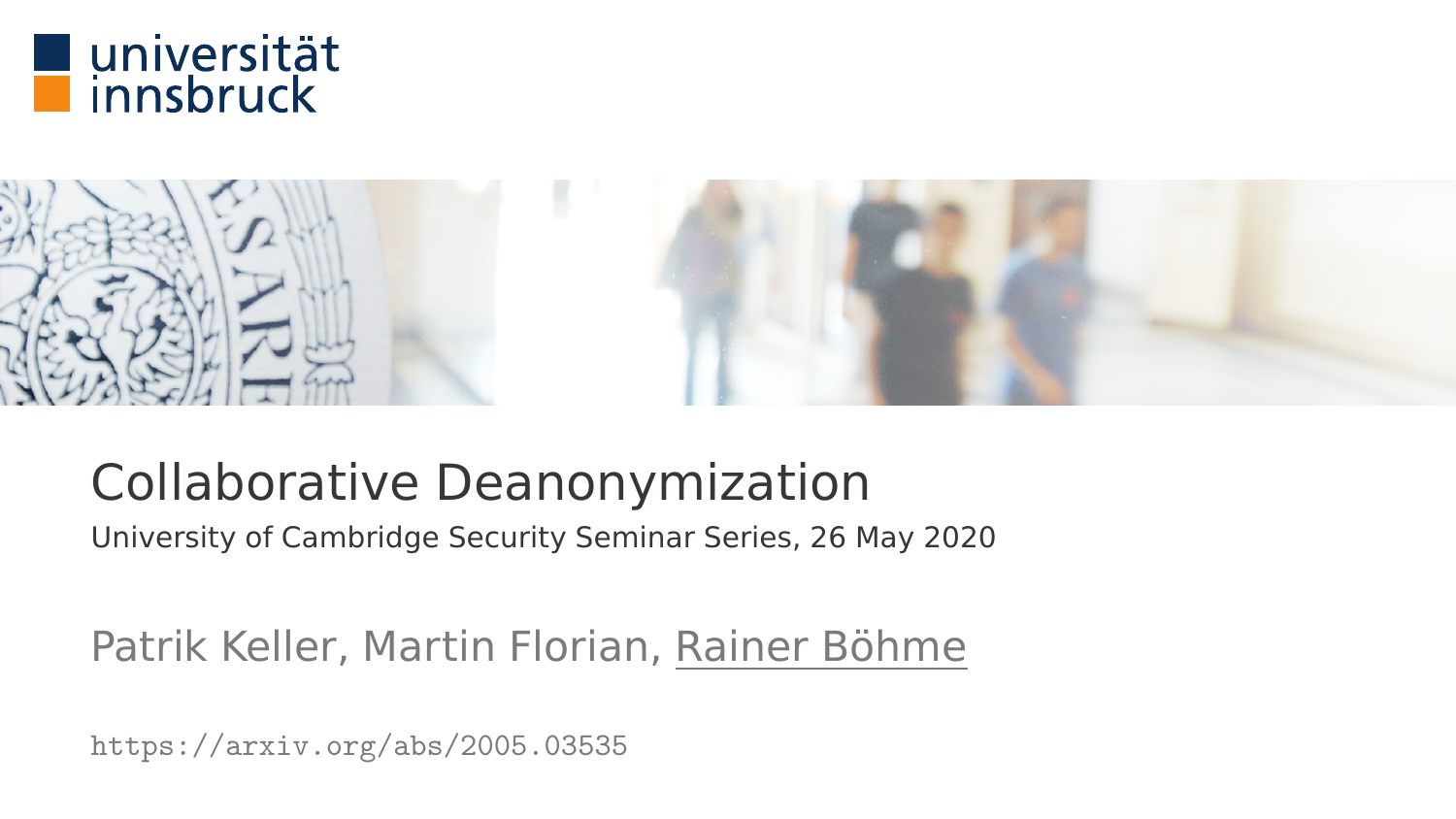#### Motivation



**Objective:** Resolve this tension in a peer-to-peer manner.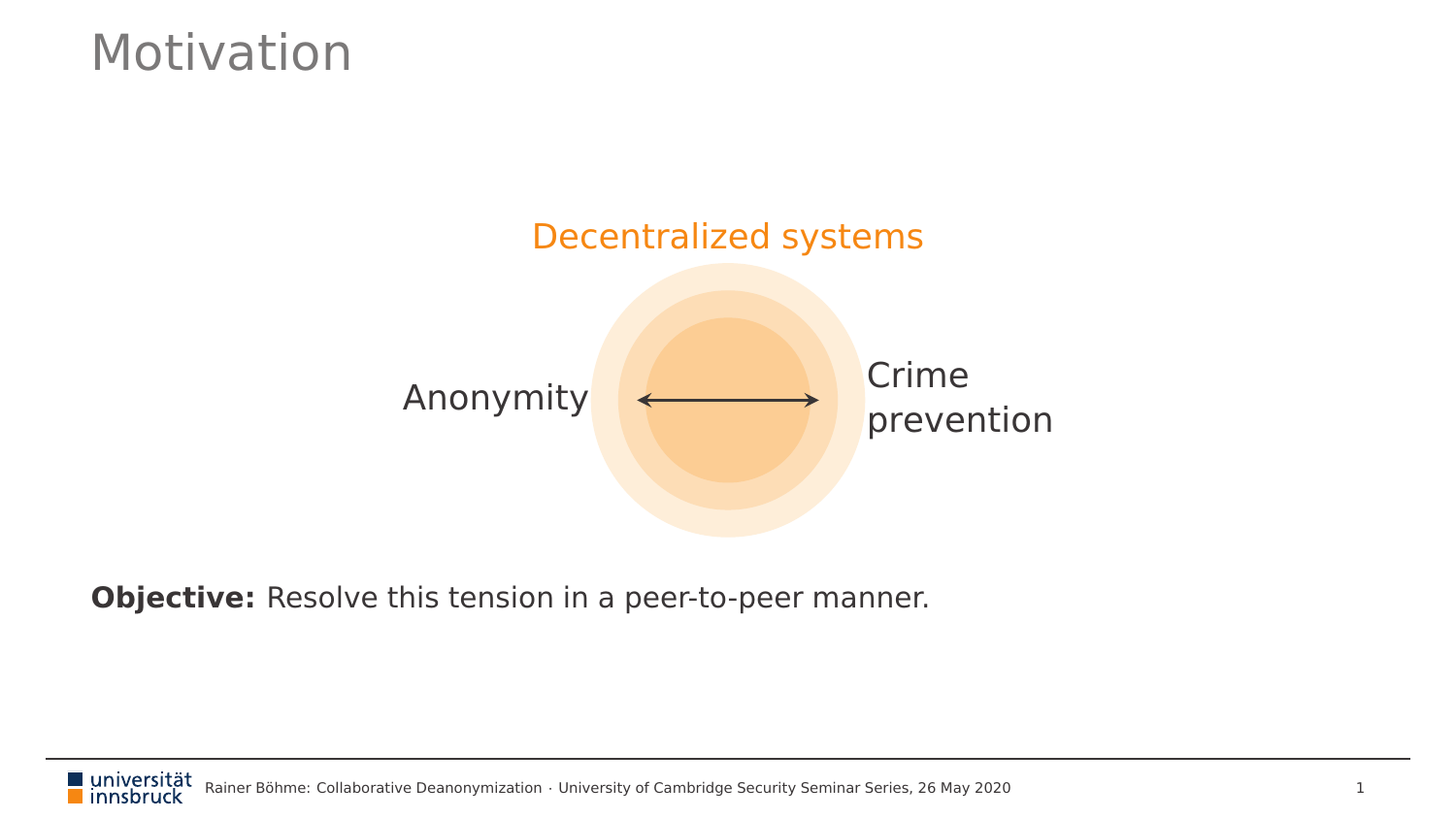### Mixing

Establish **unlinkability** of messages in communication systems.



The size of the **anonymity set** |S| is a measure of privacy.

Chaum (1981)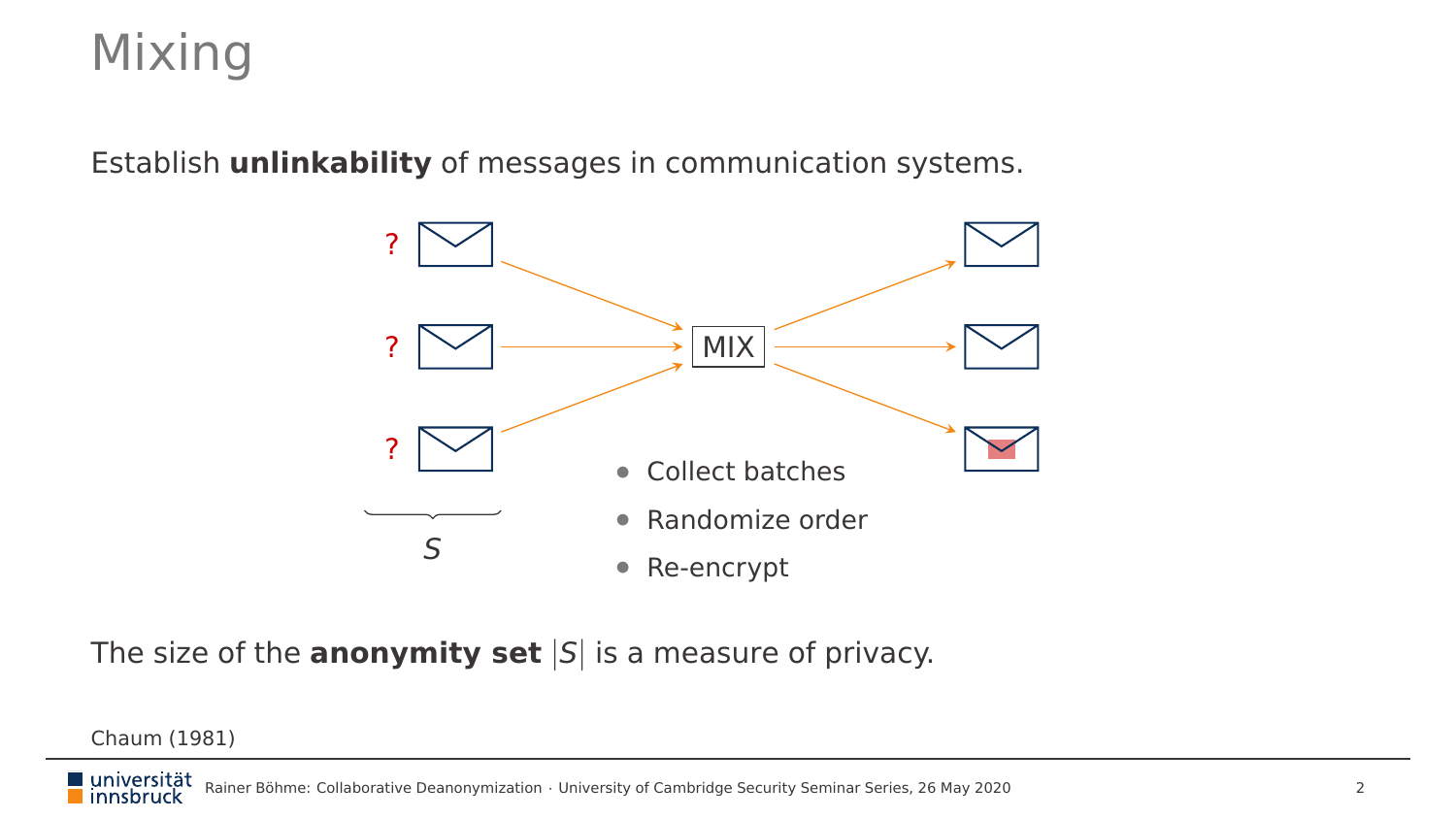### Revocable Anonymity

Mixing offers some anonymity ( $|S| > 1$ ) unless all mixes or all other users collude.

#### **Status quo**

Place backdoors for privileged parties . . .

- into mixes
- into cryptography

#### . . . while limiting abuse

- with accountability
- with thresholds

#### **Unexplored problem**

How does this transfer to systems that reject the existence of privileged parties ?

Camenisch and Lysyanskaya (2001); Claessens, Díaz, Goemans, Dumortier, Preneel, and Vandewalle (2003) Köpsell, Wendolsky, and Federrath (2006); Backes, Clark, Kate, Simeonovski, and Druschel (2014)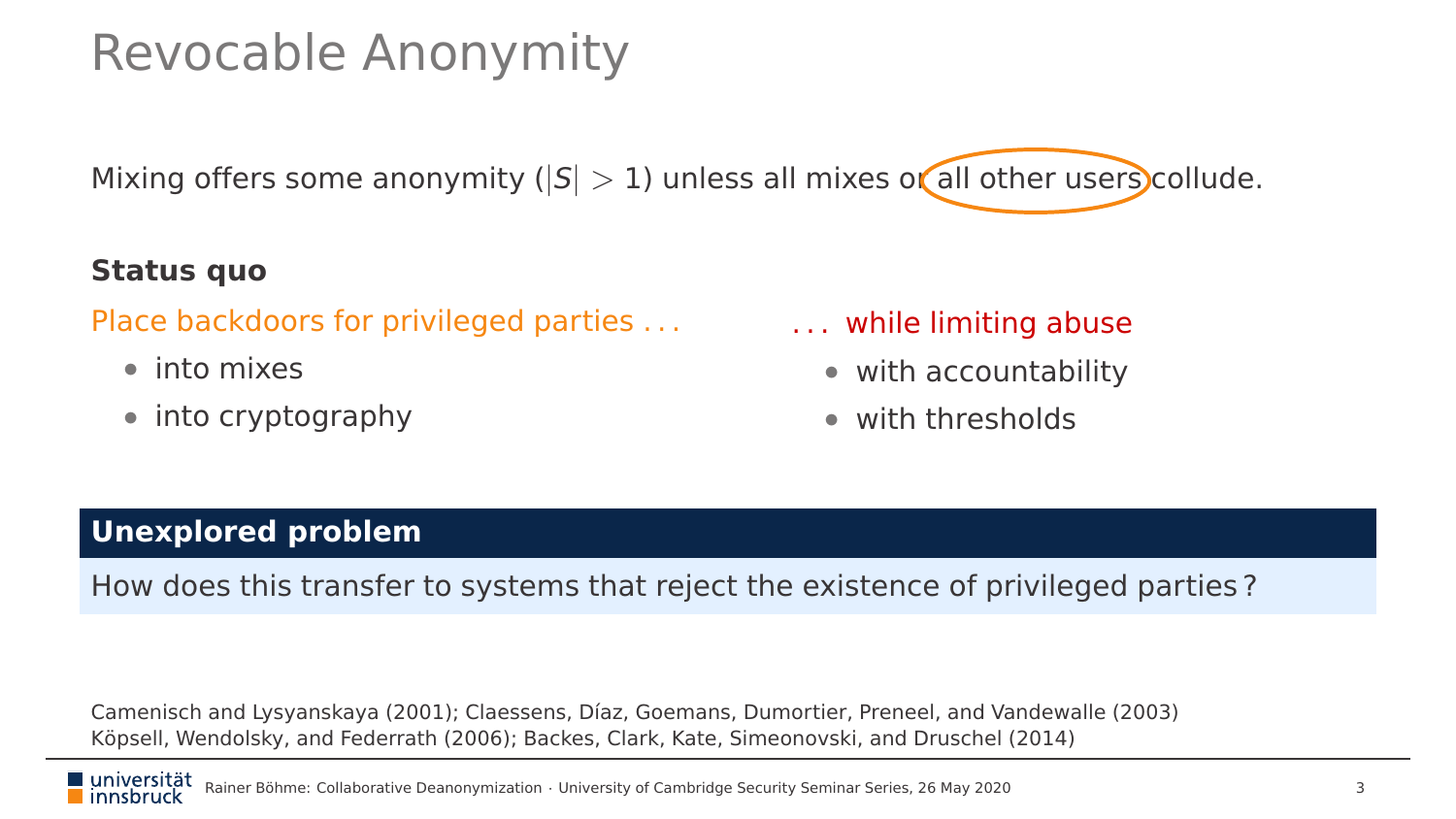# Mixing in Cryptocurrencies

Establish unlinkability of flows in **transaction systems**.



The ledger records all actors: **collaborative deanonymization** as overlay protocols.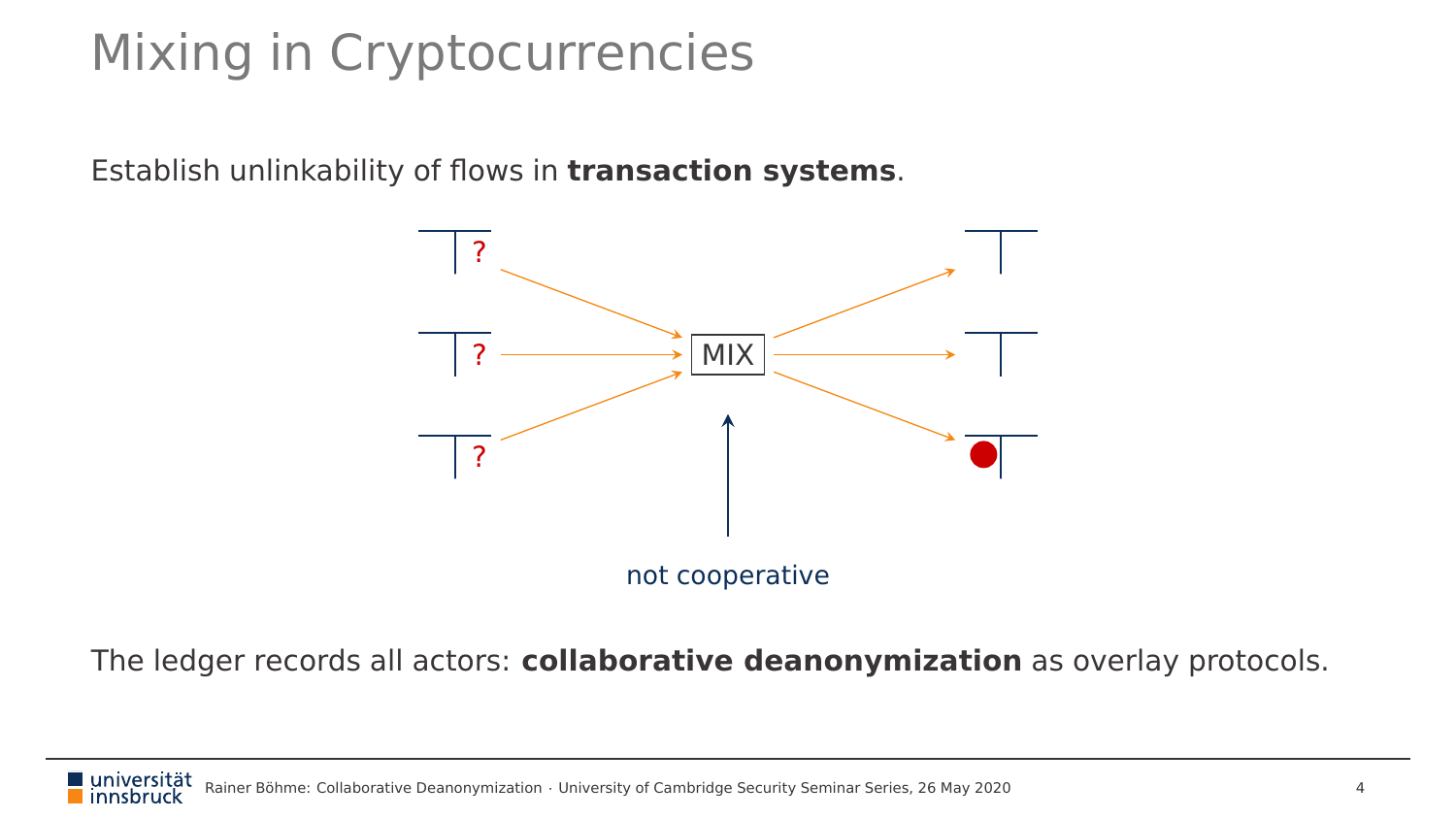# Types of Mixing Transactions Considered

in the UTXO model adopted in Bitcoin and Monero



#### **A priori, the police does not know:**

- $\bullet$  Identities behind the key pairs referenced in the m inputs and n outputs
- For join-type transactions: the permutation  $\psi$  on  $\{1,\ldots,m\}$
- For ring-type transactions: the true input  $\sigma \in \{1, \ldots, m\}$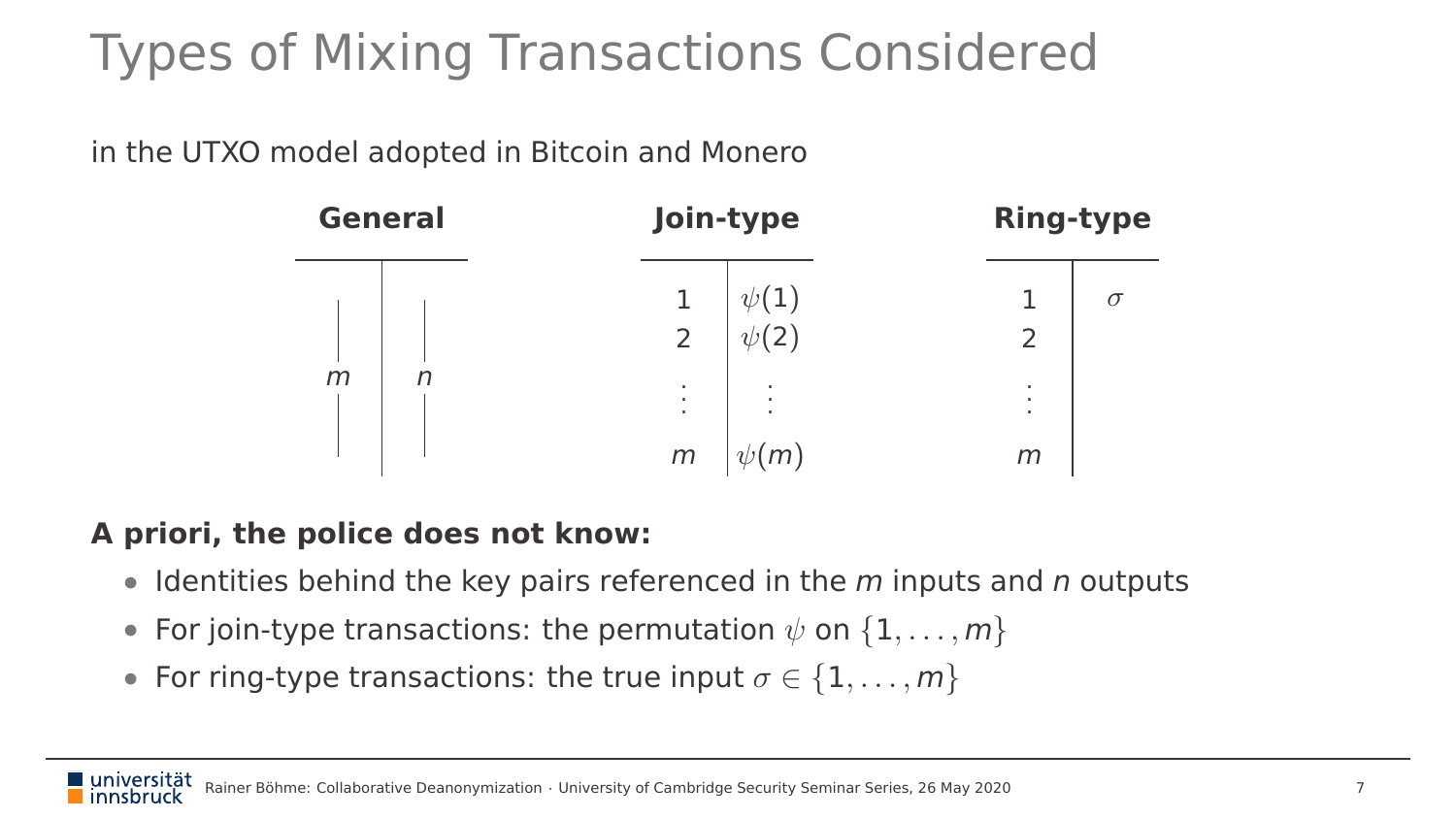### Backtracking Scenario

**Example:** 7 ring-type transactions with  $m = 2$ 



**Assumptions:** authentic channel from the police to all users,

e. g., through wallet software or online wallet / exchange

secure anonymous return channel from witnesses to the police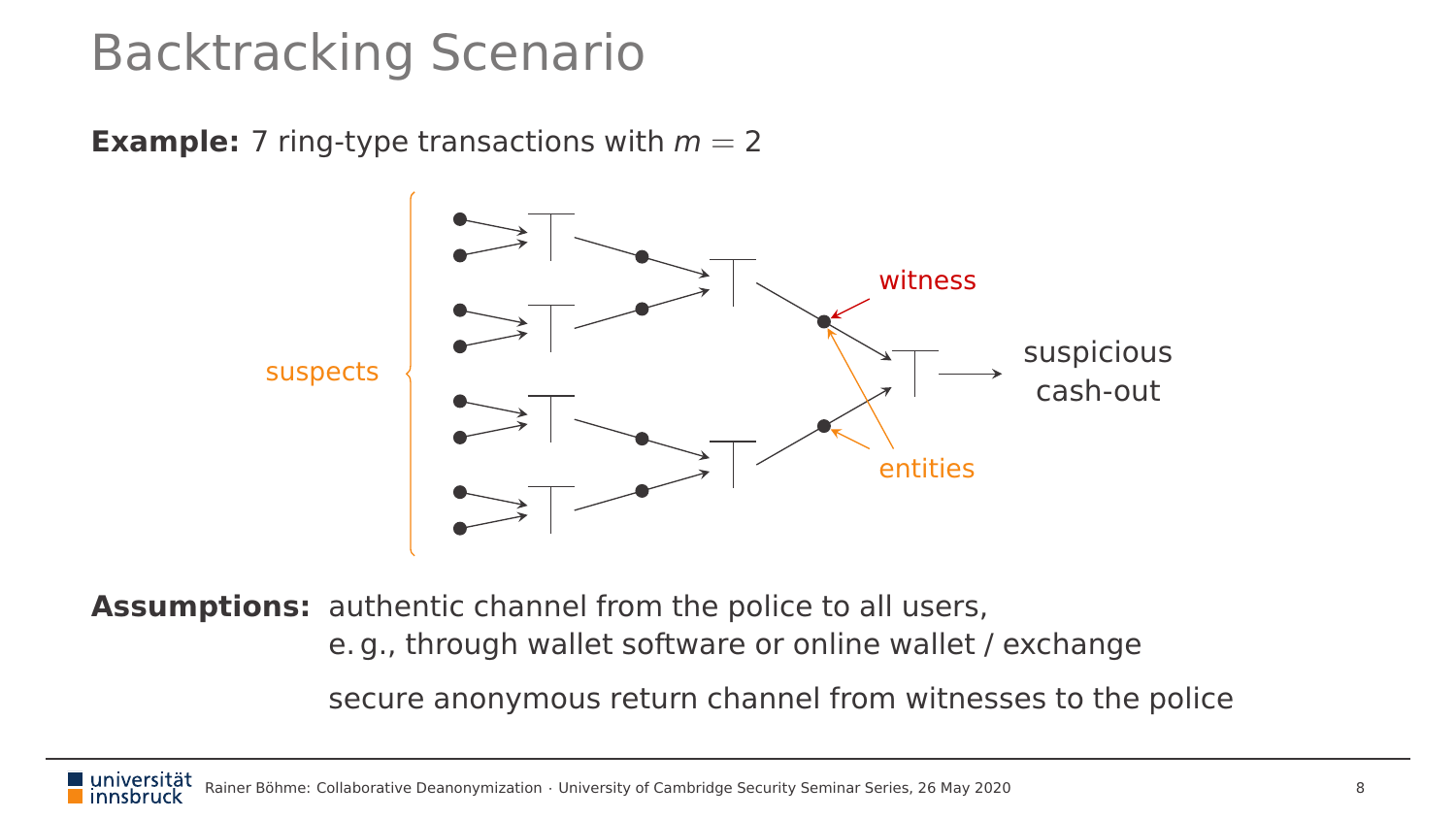### Individual Testimony

- Let the t-th output be the target.
- Witness controlling the *i*-th input proves  $\psi(t) \neq i$ .
- Sing a challenge with the private keys belonging to input *i* and output  $j \neq t$ .

- Witness controlling the *i*-th input proves  $\sigma \neq i$ .
- Prepare phantom transaction  $T'$  (not shown) which spends o as single input.
- Traceable ring signatures would indicate double-spending if  $\sigma = i$ , hence if the key images of T and T' differ, it holds  $\sigma \neq i$ .

#### Fujisaki and Suzuki (2007)



**Join-type**





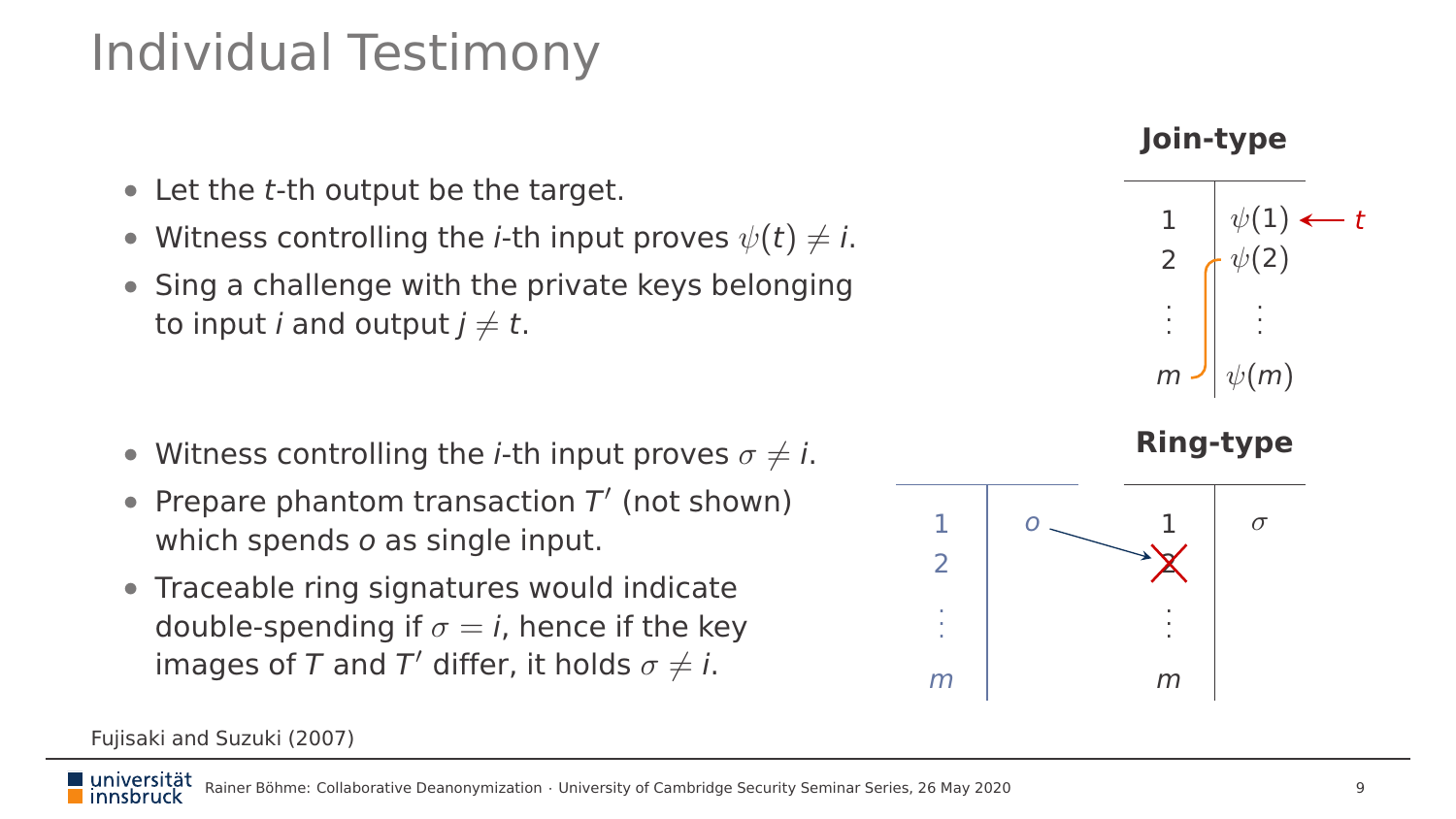### Group Testimony

With  $m-1$  individual testimonies, the police learns more than necessary.

Coordination within groups of witnesses can reduce this privacy loss.

- Multiple witnesses controlling the input set S jointly testify that  $\psi(t) \notin S$ .
- Sign challenge with all  $2 \cdot |S|$  private keys belonging to the witnesses' inputs and outputs.
- The remaining anonymity set size is  $|S|$ ; in the best case  $m = 1$ .

#### **Join-type**

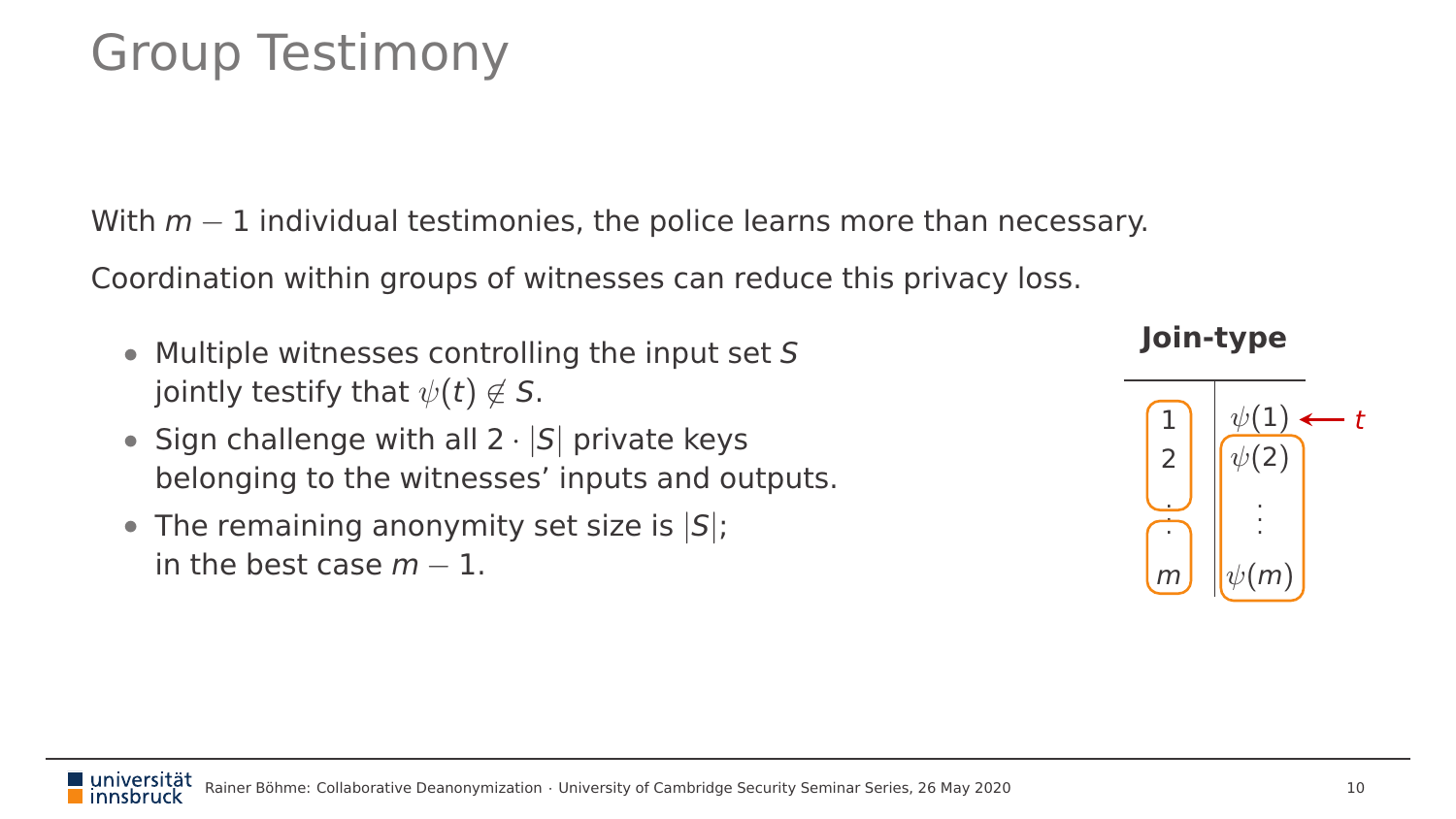### Group Testimony (cont'd)

- Multiple witnesses controlling the input set S jointly testify that  $\sigma \notin S$ .
- Provably spent set approach: each phantom  $T'$  has  $|S|$  inputs, one for each collaborating witnesses' previous output.
- All  $|S|$  T' have different key images.
- Remaining anonymity set size  $\leq |S|$ . The inequality is strict if outputs referenced in the phantom transactions have already been spent. They are linkable.
- Group testimonies can span multiple transactions at the same time, enabling to merge anonymity sets and achieve  $|S| > m$ .

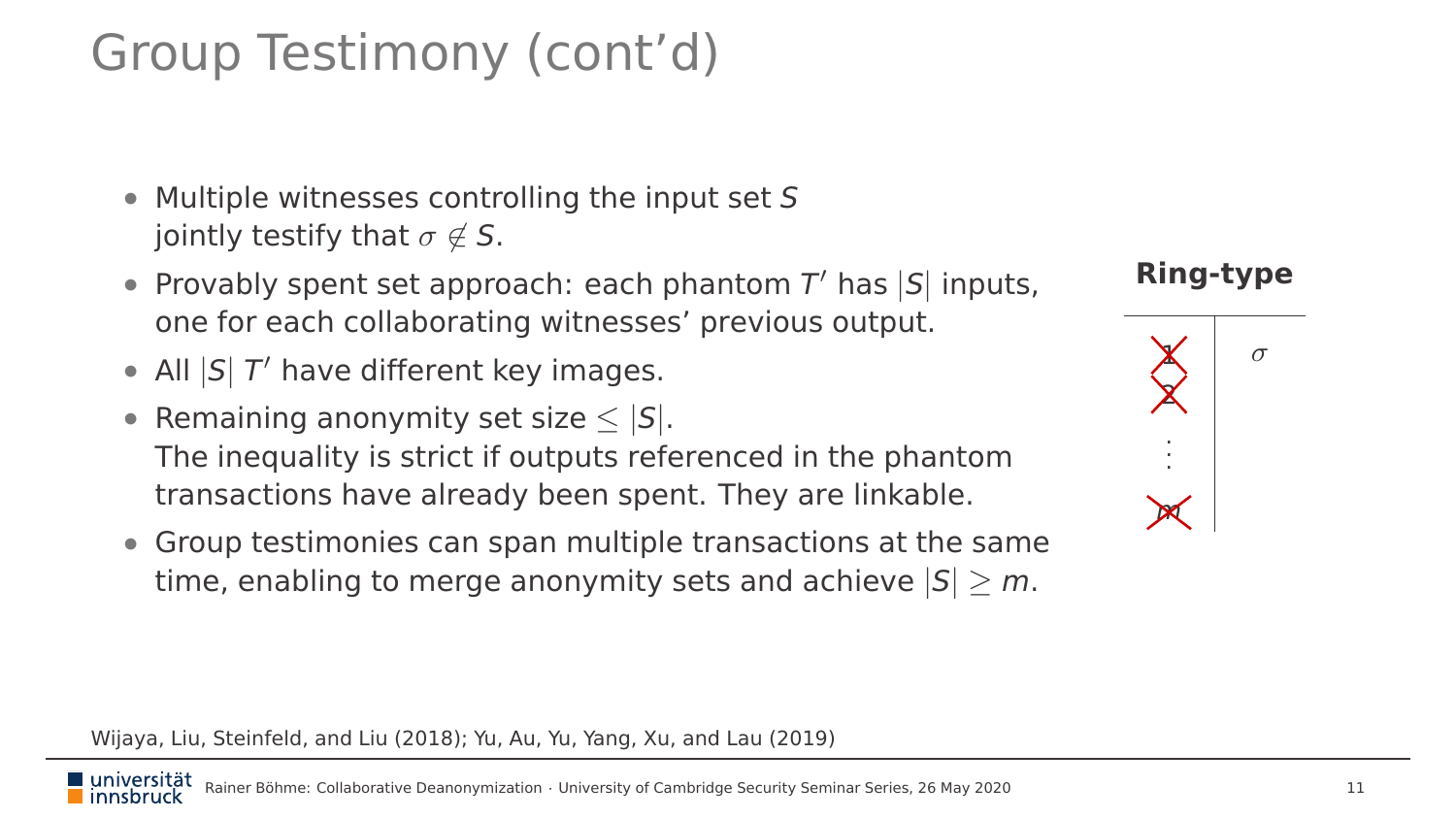### Risk of False Testimonies

How much confidence can we place in testimonies ?

#### **Ring-type**

Monero stores  $\sigma$  on the blockchain in encrypted form, ruling out false testimonies even if private keys are leaked or stolen.

#### **Join-type**

Bitcoin does not commit  $\psi$  to the blockchain. A perpetrator with access to private keys of witnesses can produce false testimonies.

#### ⊶ O With collaborative deanonymization, private keys remain sensitive even if they do not control any funds anymore.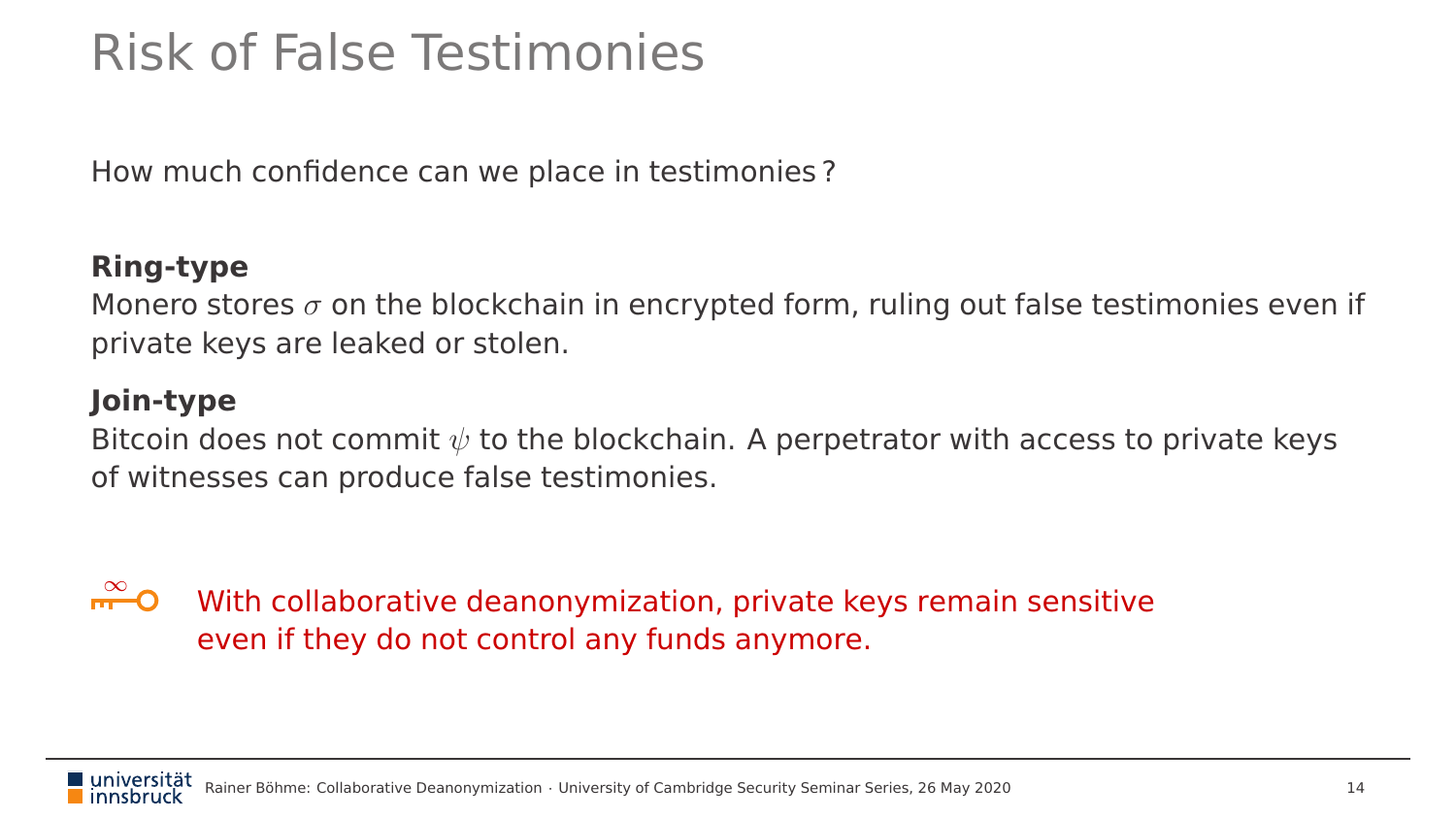#### Outlook

Our working paper discusses:

- Coercion risk for witnesses
- Forward tracking
- Relation to blacklisting
- Cover transactions

New directions:

- Legal framework for law enforcement
- Economic incentives
- Knock-on effects on participation in mixing
- Deniable anonymity techniques

Möser, Böhme, and Breuker (2014); Abramova, Schöttle, and Böhme (2017); Arce and Böhme (2018)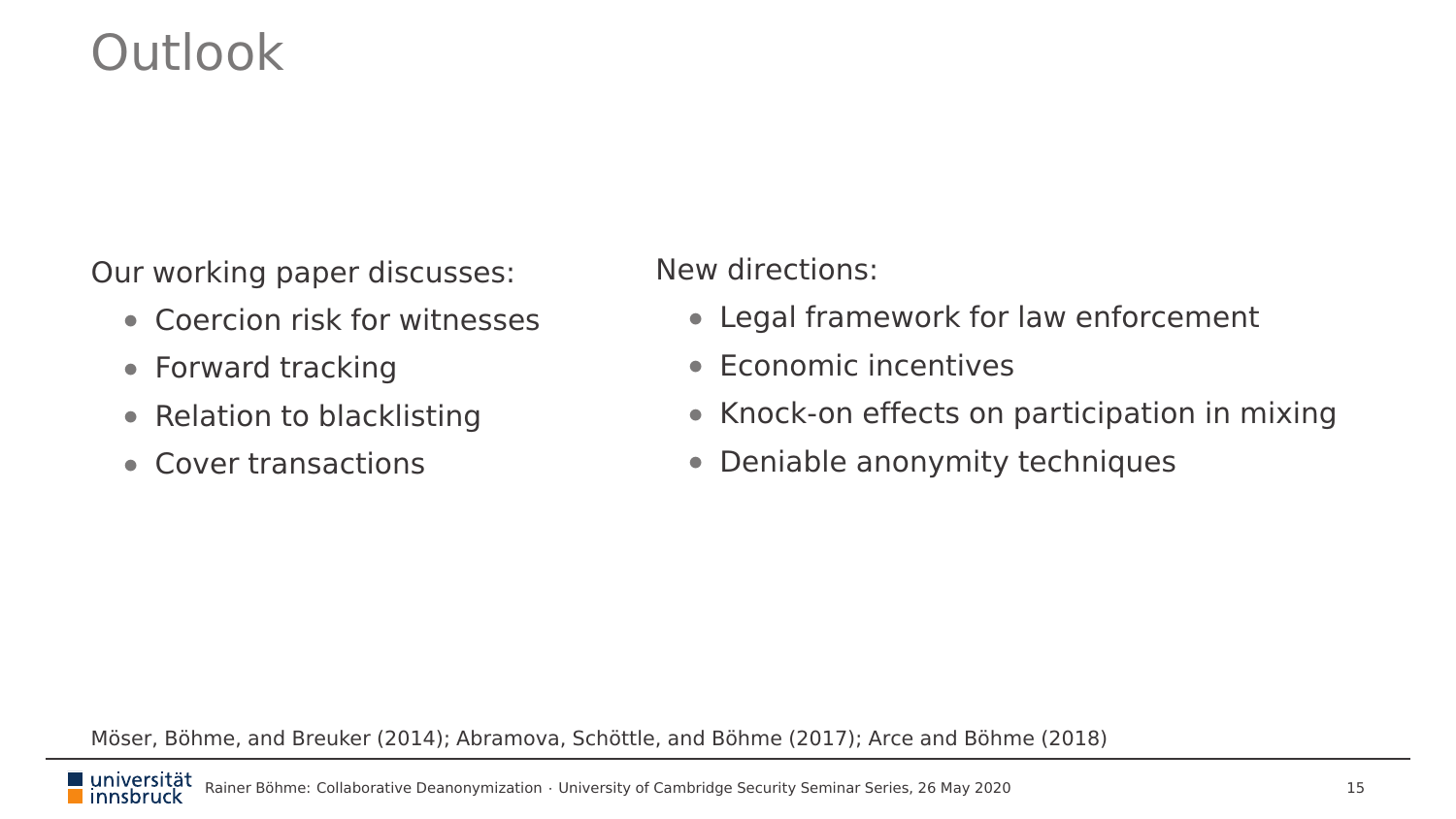#### Summary

Revoking anonymity by collaboration of users has been overlooked.

It might have a place in solving and preventing crime with cryptocurrencies.

Our protocols leave witnesses autonomy in deciding whether they testify.

Unlike traffic and blockchain analysis, collaborative deanonymization does not scale.

This limits the risk of abuse for mass surveillance and upholds the peer-to-peer spirit in transaction systems with revokable anonymity.

> Anonymity  $\leftarrow$  Crime prevention

**Acknowledgements:** Michael Fröwis, Malte Möser and Tim Ruffing have commented on drafts of the working paper. The research was supported by the Austrian FFG's KIRAS program under the project VIRTCRIME. <https://virtcrime-project.info>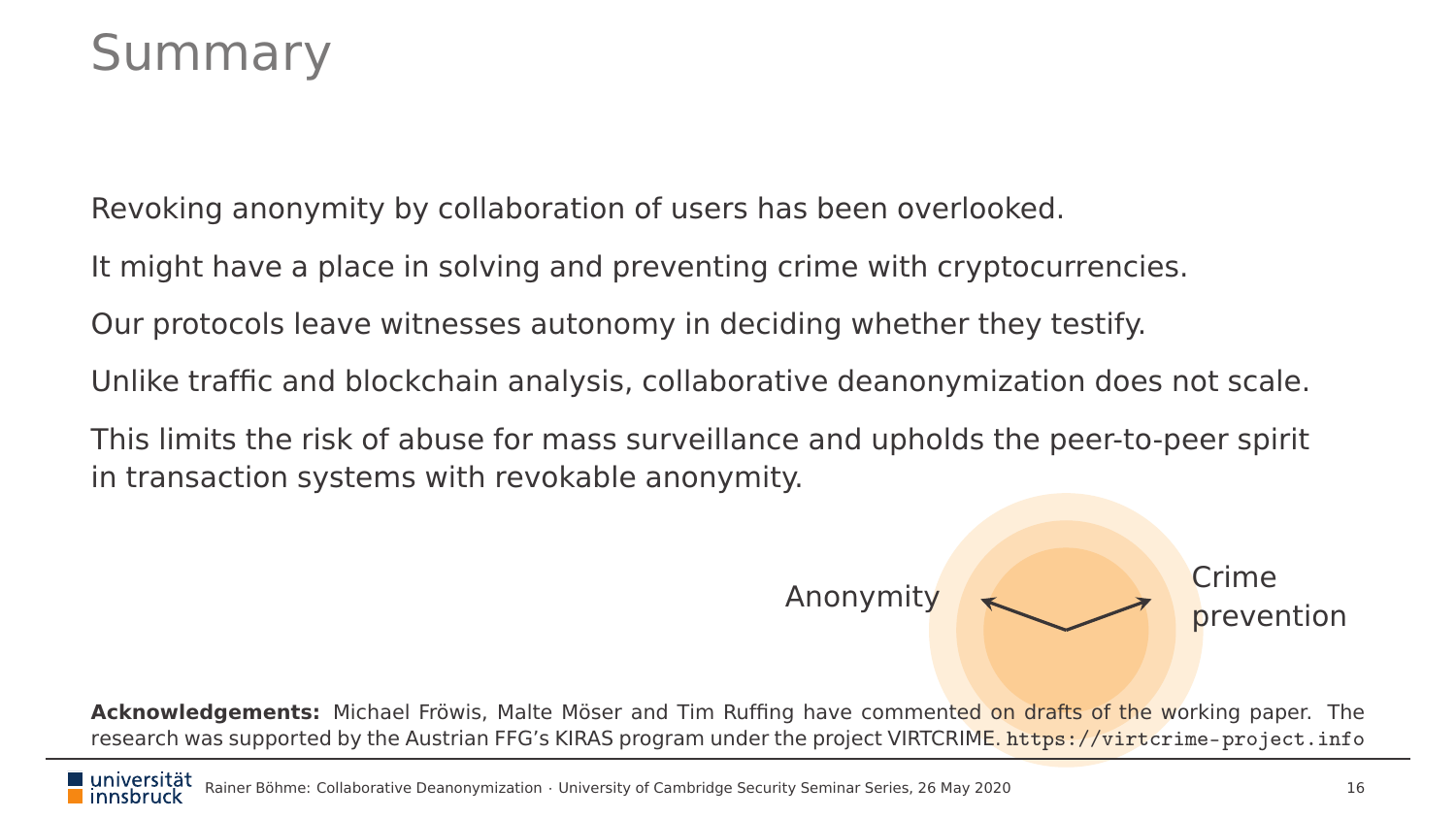



### Thank you for listening.

Collaborative Deanonymization

#### Patrik Keller, Martin Florian, Rainer Böhme

<https://arxiv.org/abs/2005.03535>